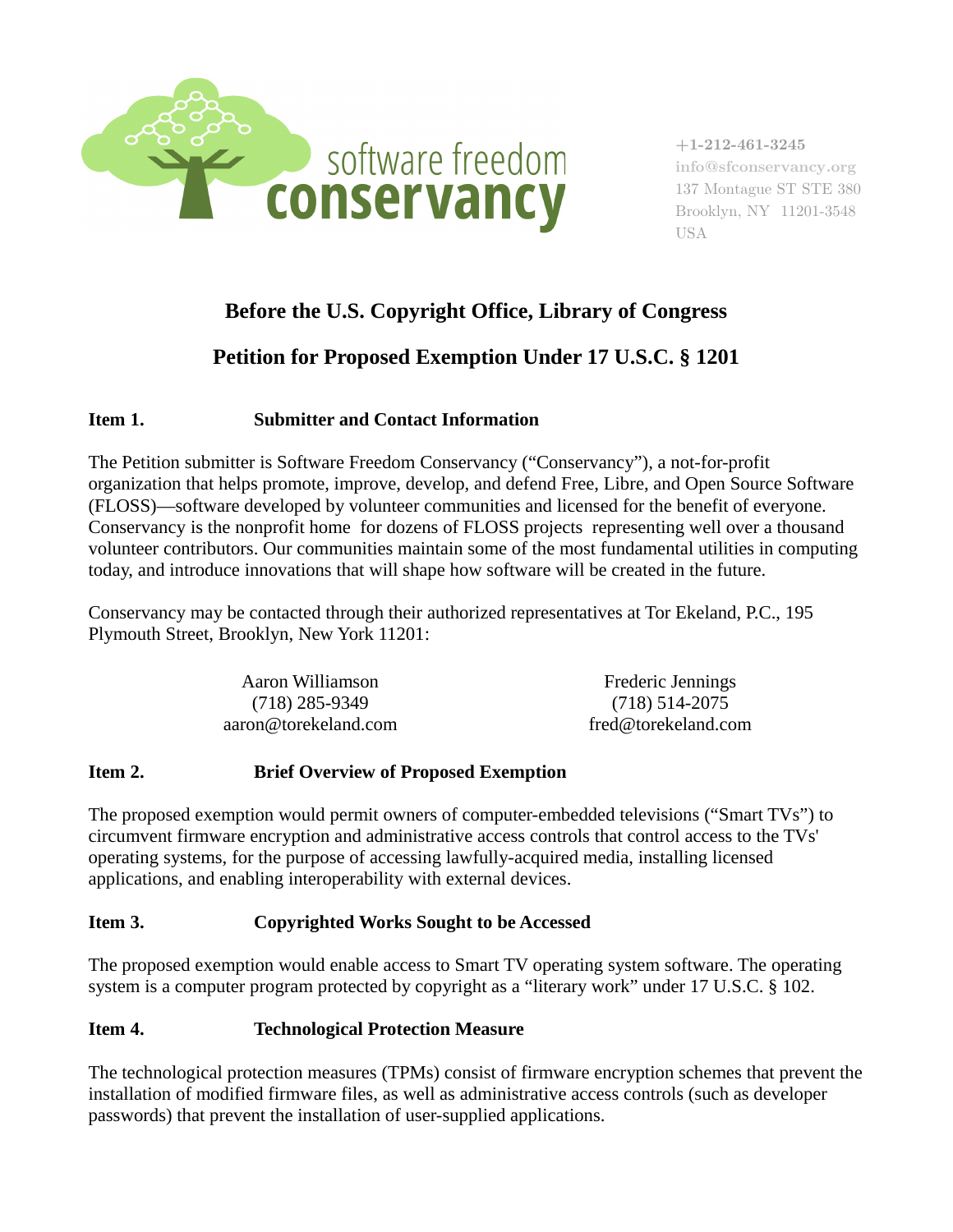### **Item 5. Noninfringing Uses**

Circumventing the TPMs that control access to Smart TV operating systems will enable TV owners to make several new, lawful uses of the operating system, including: installing user-supplied applications, enabling the operating system to interoperate with local networks and external peripherals, accessing media stored on external storage devices, and improving the TV's accessibility features (e.g. for hearing-impaired viewers). $<sup>1</sup>$  $<sup>1</sup>$  $<sup>1</sup>$ </sup>

In most cases, these uses are non-infringing because they are licensed by the developers of the Smart TV operating system. The flagship Smart TVs of the top manufacturers<sup>[2](#page-1-1)</sup>—Samsung,<sup>[3](#page-1-2)</sup> Sony,<sup>[4](#page-1-3)</sup> and LG<sup>[5](#page-1-4)</sup> all run operating systems based on Linux, a FLOSS operating system kernel developed in part by Conservancy members. Many also contain BusyBox, a collection of FLOSS operating system tools produced by a Conservancy member project.

Linux and BusyBox, and often other components of Smart TV operating systems, are licensed by their developers under the GNU General Public License (the "GPL"), a FLOSS license that permits recipients of the software to obtain the software's source code and to copy, modify, and redistribute the software without fee (and requires distributors of the software to extend these rights to recipients). <sup>[6](#page-1-5)</sup> The GPL's terms permit television manufacturers to use GPL-licensed software in their Smart TVs, but they also ensure that consumers who purchase TVs containing that software have the right to modify it and to run it without restriction. $<sup>7</sup>$  $<sup>7</sup>$  $<sup>7</sup>$ </sup>

While Smart TV firmwares typically contain the manufacturer's proprietary software in addition to the FLOSS operating system, the uses listed above typically require access only to the latter. For example, on some Smart TV models, once the owner has circumvented the firmware encryption, they can enable the TV to connect to other devices on their local network simply by causing the FLOSS operating system to run a FLOSS application (a telnet server) when it starts up.<sup>[8](#page-1-7)</sup>

Even in cases where these uses described above require accessing a proprietary vendor application, they are non-infringing. Courts have held that copying operating system software to enable access to the hardware it runs, or to unprotected features of the operating system, is fair use.<sup>[9](#page-1-8)</sup> In particular, the 9<sup>th</sup> Circuit found that "the copying of works in order to make independent creative expression possible," such as the development of new applications for the game console in that case (or the Smart TVs here),

<span id="page-1-0"></span><sup>1</sup> *See, e.g.,* the SamyGo project, which provides instructions and applications for enhancing the functionality of Samsung SmartTVs, and provides FLOSS applications for all of these uses and more. See Samygo TV Wiki, Content Library Applications List, online at http://wiki.samygo.tv/index.php5/Content\_Library\_applications\_list.

<span id="page-1-1"></span><sup>2</sup> *See* Best TV brands, ConsumerReports.com, Dec. 2013, online at http://www.consumerreports.org/cro/2013/03/find-thebest-plasma-and-lcd-tvs/index.htm.

<span id="page-1-2"></span><sup>3</sup> Samsung distributes the source code for its TVs' FLOSS components online at

http://opensource.samsung.com/reception/receptionSub.do?

method=sub&sub=T&menu\_item=tv\_n\_video&classification1=tv.

<span id="page-1-3"></span><sup>4</sup> Sony distributes the source code for its TVs' FLOSS components online at

https://products.sel.sony.com/opensource/source\_tv.shtml.

<span id="page-1-4"></span><sup>5</sup> LG distributes the source code for its TVs' FLOSS components online at

https://www.lg.com/global/support/opensource/opensourceList?superOsCategoryId=CAT00000005&osCategoryId=.

<span id="page-1-5"></span><sup>6</sup> *See* GNU General Public License, version 2, online at https://www.gnu.org/licenses/gpl-2.0.html.

<span id="page-1-6"></span><sup>7</sup> *See Id.* at Section 0 ("The act of running the Program is not restricted.").

<span id="page-1-7"></span><sup>8</sup> *See* SamyGO TV Wki, How to enable Telnet on Samsung TVs, online at

http://wiki.samygo.tv/index.php5/How\_to\_enable\_Telnet\_on\_samsung\_TV%27s.

<span id="page-1-8"></span><sup>9</sup> *See, e.g., Sega Enterprises Ltd. v. Accolade, Inc.*, 977 F.2d 1510, 1523 (9th Cir. 1992) and *Sony Computer Entm't, Inc. v. Connectix Corp.*, 203 F.3d 596, 603 (9th Cir. 2000).